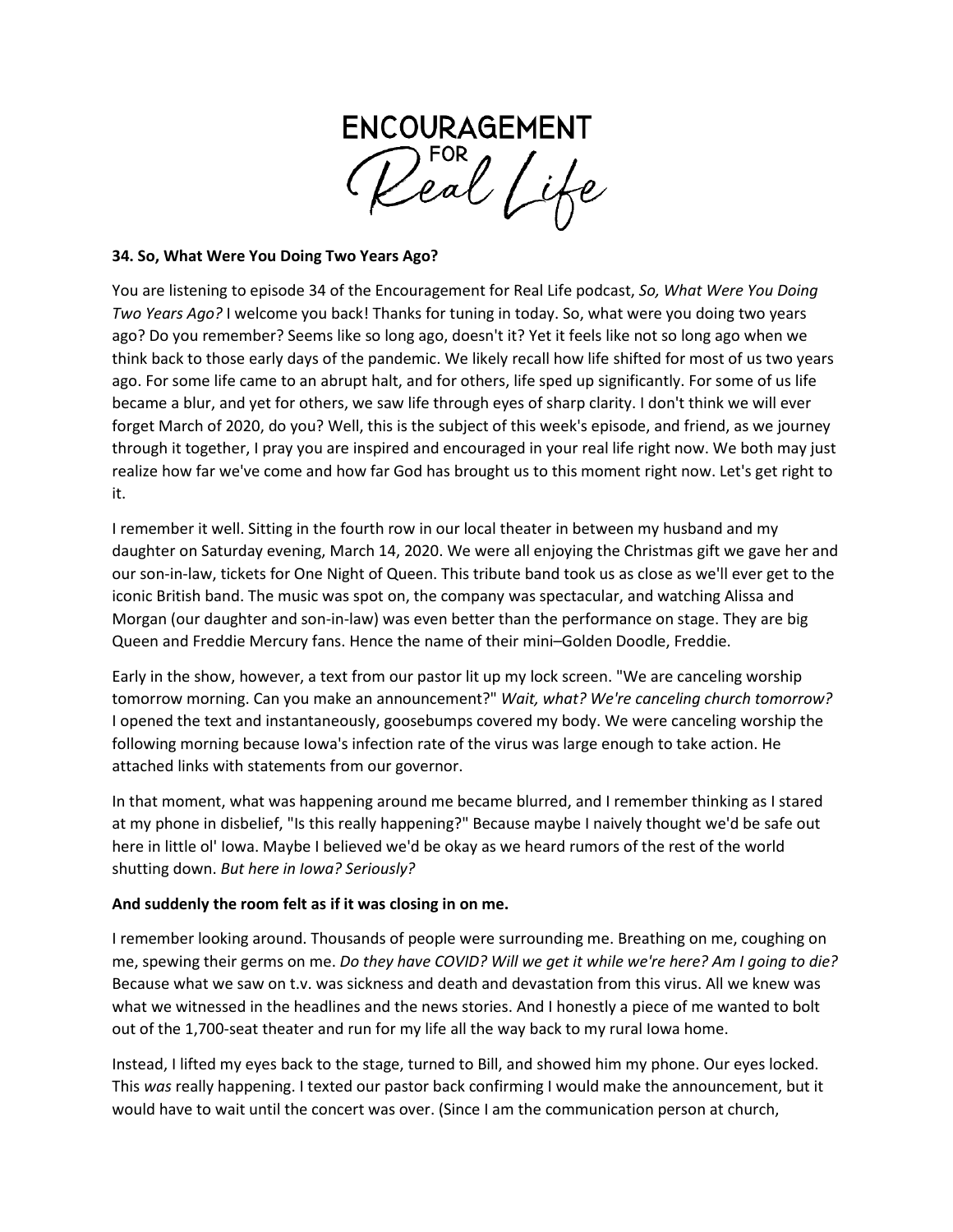communicating this kind of thing is part of my responsibilities.) I can't say I remember much of the rest of the concert, but I can say I remember this evening as if it happened last weekend.

### **What about you?**

I invite you today to pause where you are, turn around, and take a look back. A long look back to 2020. Goodness we've gone through much in two years, haven't we? Because sometimes it's in the glancing back to where we've been to be able to see just how far we've traveled. To realize just how far we've come.

Where were you when things began shutting down in your corner of the world? What were you doing? I'm guessing you remember it well. Kind of like a mark in time. Kind of like with other monumental marks in time. Such as, I remember where I was when I was told of the Challenger space shuttle disaster in 1986, in Psychology class in high school. And I recall exactly where I was when the tragic events unfolded the morning of September 11, 2001, at our children's elementary school. You probably do, too, and with other moments like these.

# What were you doing when life changed in 2020? Where were you?

But do you also remember when the word "pandemic" was an unfamiliar term in our vocabulary? I mean, who ever said that word before 2020? But we also became familiar with new words and statements in March of 2020 such as "flattening the curve," "no toilet paper," "social distancing," and "lockdown." Some of us learned new skills like wiping down our groceries, making face masks, and exploring the world of Zoom. And some of us had to adjust to a new way of life. Working from home became common, essential workers became recognized, and front-line workers became exhausted.

#### **Two years ago, we had no idea what we were doing, but we learned along the way, didn't we?**

Two weeks of flattening the curve became a month, then six months, then a year, and then beyond that. Some of us feared to leave our homes. Some of us felt like we were shriveling up in our homes. And some of us just wanted to return home and never leave again.

My position at church tripled in hours as I transitioned to working from home with everything moving online. I turned to my writing during those early days, as writing became my way to cope and heal. But goodness, those days were long. I felt completely isolated and alone while Bill bravely faced the unknown in his essential-worker job.

I wrote a blog post on April 14, 2020, and in it I asked the question, "What are you learning about yourself through this pandemic?"

My answer to the question was lengthy. Quite honestly, I didn't like every part of my answer.

I am stronger than I thought; I'm also weaker than I thought. I don't need all the things I've thought I needed. Cooking can be something I enjoy. I am not a pleasant person when I worry. I've totally downplayed the importance of lounge wear. Chocolate does not make me feel better. But, praying does. I am way too hard on myself.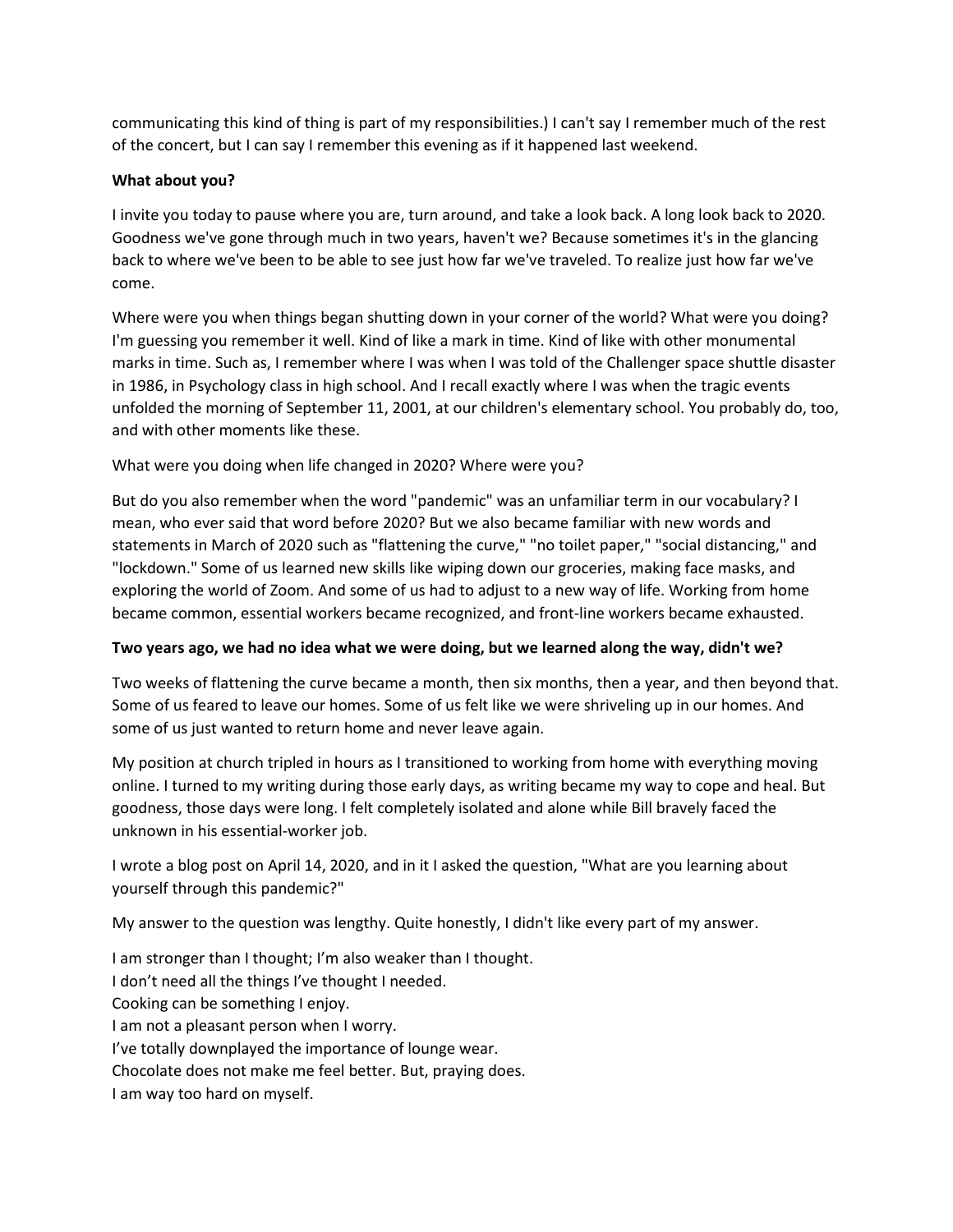I don't have to get it all done today. Wearing makeup can be optional. Having a chai tea latte is not. I need social interaction more than I realized. I can bake sweets and eat them all. It's not wise for me to watch too much news on t.v. The more I write, the happier I am. I miss spending time with my children. I like being home. My focus might have been a little out of whack before all this happened. When someone I love is sick, I want to fix him/her. My relationship with Jesus is most important.

Interestingly enough, each one of these, except for the chai tea lattes and eating all the sweets, is still true today. I don't know what that means or what that says about me, but that's my reality.

### **The thing for me back then was I didn't want to waste that season.**

Because I knew that window wouldn't remain open forever. Someday those lockdown, shutdown, whatever-you-call-them days would end. And I'm thankful they did. But I wanted to learn all God had for me to learn. About me, about Him, about others, and about life. And I wanted to come out of that season saying I was a different person than when it started. A better person. A happier person. And maybe a more contented person.

I'm not sure I accomplished that or not. But I do believe we're all different than the people we were before March 2020. Don't you agree? Because our circumstances and experiences affect us. They impact us and mold us, even change us. And as we each walked through those days differently, we each faced unique experiences.

Some of us lost loved ones. Some of us lost jobs. All of us faced loss of some kind. Some of us became sick. Some of us became depressed. All of us became transformed in some way. Some of us turned to our faith. Some of us turned away from our faith. All of us turned to or from something.

Some of us lived in peace. Some of us lived in panic. All of us lived those days in the best way we knew how.

We are not the same people we were two years ago. And friend, I believe we are better. Some might disagree with me, and that's okay. But I believe we are a more grateful people, we are more compassionate, we are more aware, and we are stronger than we were two years ago. I believe we are more resilient, more kind, more open, and more appreciative. No, not everyone has, but in general we each have grown for the better these last two years.

So, think back with me. How are you better? What have you learned about yourself? What have you learned about your fellow man? And what have you learned about God?

#### **And what about God?**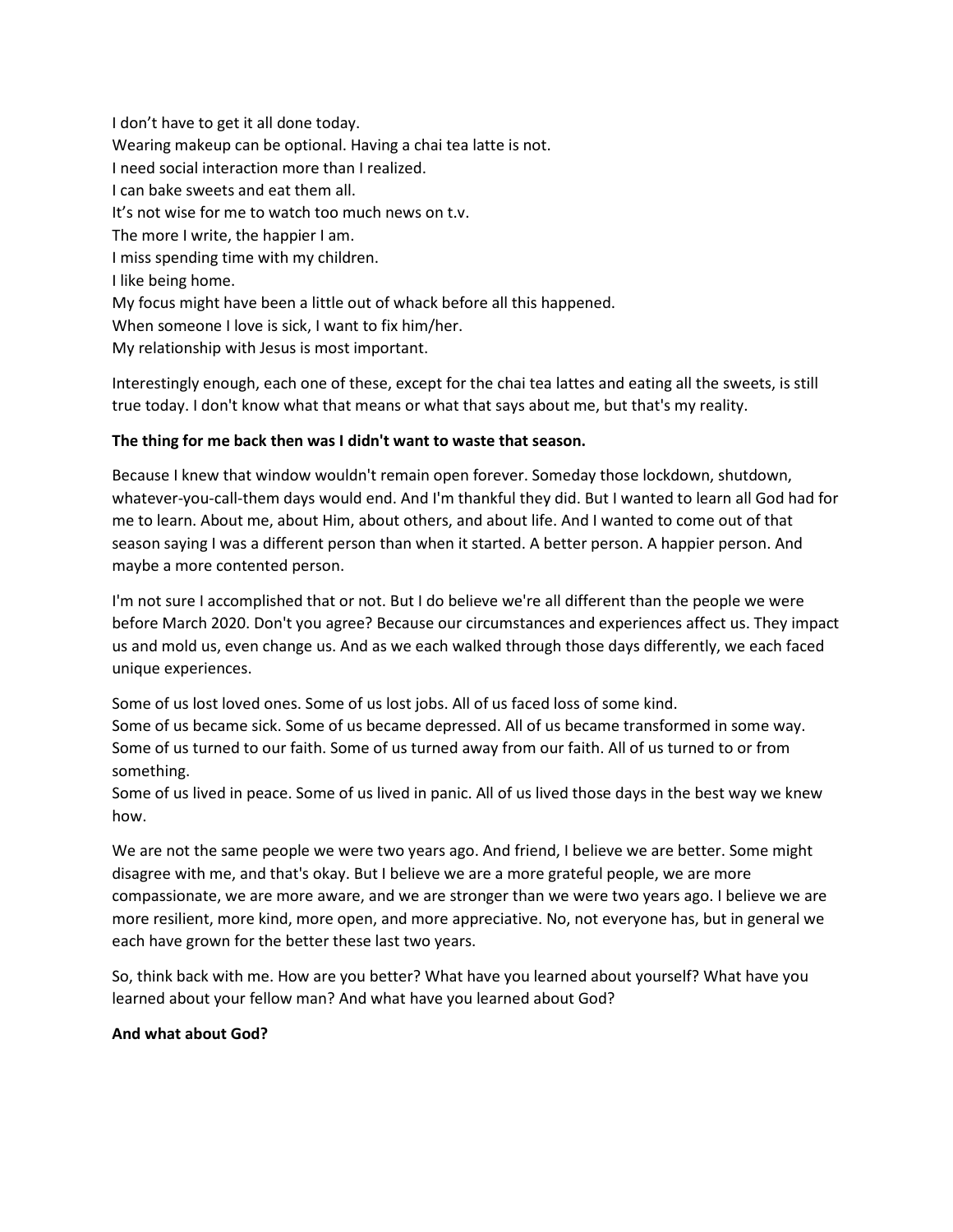Through these last two years, I'm guessing you, like me, have experienced God's faithfulness, love, and mercy. He has shown up in your life in ways you never expected. And sometimes He answered your prayers in ways you couldn't have imagined.

The faithful love of the Lord never ends! His mercies never cease. Great is his faithfulness; his mercies begin afresh each morning. Lamentations 3:22-23 NLT

He has been with us in the hard days, the confusing days, the scary days. God has guided us, equipped us, helped us, and grieved with us. He has encouraged us, given us His peace, and grown our faith in Him.

But one thing He never did was leave us. No, God never once left our side in these two years, let alone ever. Not once. He has always been with us and always will be.

It is the Lord who goes before you. He will be with you; he will not leave you or forsake you. Do not fear or be dismayed. Deuteronomy 31:8 ESV

We saw how He brought good out of terrible situations, how He shined His light through dark days, and how He provided exactly what we needed, when we needed it. We saw Him in the warm sunny days, in the flower poking through the sidewalk, in the amber and tangerine sunset. He was in the glistening snow, in another person's smiling eyes, in your child's laughter. God showed up, sometimes when we least expected Him to. But He did. And we're glad He did, aren't we?

#### **God carried us through when we couldn't find our own way.**

And here we are today, standing on His solid foundation. Standing, believing, rejoicing, thanking, trusting, serving, loving, and blessing. All thanks to God.

Let everything that has breath praise the Lord. Praise the Lord. Psalm 150:6 NIV

I invite you to praise Him for His goodness and faithfulness and love today. I invite you to see Him in everything around you. And I invite you to rest in His care. Because some of us are weary travelers from these last two years, aren't we? Some of us are worn out from what we've gone through. And some of us could use some rest. Some of God's rest. Am I right?

"Are you tired? Worn out? Burned out on religion? Come to me. Get away with me and you'll recover your life. I'll show you how to take a real rest. Walk with me and work with me—watch how I do it. Learn the unforced rhythms of grace. I won't lay anything heavy or ill-fitting on you. Keep company with me and you'll learn to live freely and lightly." Matthew 11:28-30 MSG

Because in sometimes looking back we also realize it's a good time for a break. Sometimes we realize we can't keep going at the pace we've been keeping. And sometimes we find out it's okay to pause and celebrate just how far we've come and how far God has carried us.

# **I say today is a good day to do that.**

Friend, I applaud you. You've made it this far, and you've done well. Give yourself much grace and much love today. Because you deserve both.

And God isn't done with you yet, friend. He has plans and purposes for your life that are good and pleasing and perfect. And He loves you immensely. As author and pastor Max Lucado says, "God is fond